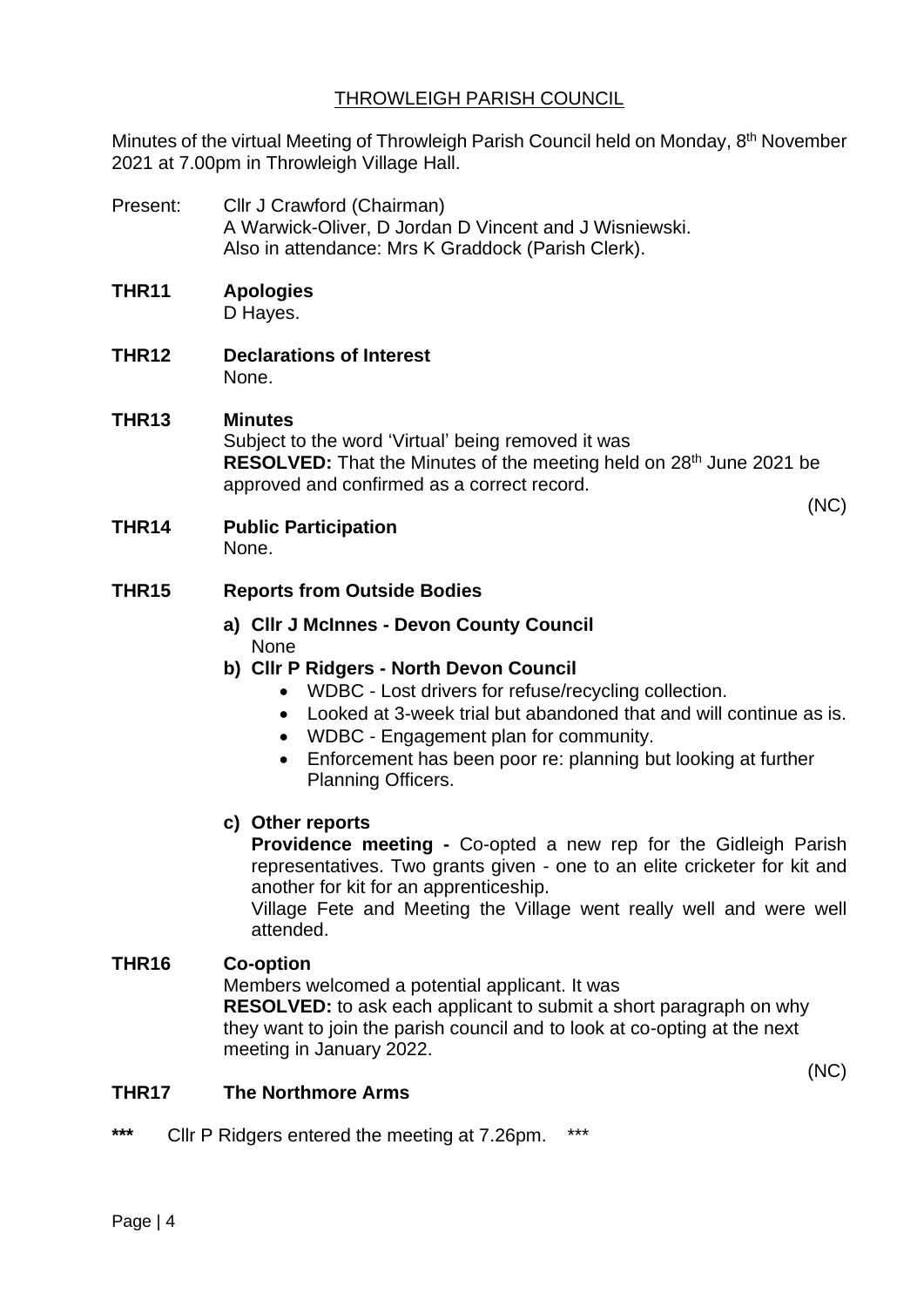It has been reported that there are new lease holders for The Northmore Arms looking at coming in December. Cllr Ridgers gave members some information on Asset of Community Value. After consideration, it was **RESOLVED:** That the Parish Council does not apply at the moment and they review situation at the January meeting.

#### (NC)

#### **THR18 Free Trees**

An email was received from E-Forests asking whether the Council wish to have any trees to be planted. **RESOLVED:** that no trees are requested.

(NC)

#### **THR19 Finance**

#### a) **Payments and Receipts**

Members were circulated the Payments and Receipts, prior to the meeting: **Payments - July - September 2021**

| <b>NO</b> | <b>DESCRIPTION</b>       | <b>PAYEE</b>              | <b>AMOUNT   CHQ No</b> |        |
|-----------|--------------------------|---------------------------|------------------------|--------|
| 6         | Salary                   | <b>K</b> Graddock         | £549.41                | 000552 |
| 7         | <b>PAYE</b>              | <b>HMRC</b>               | £137.40                | 000553 |
| 8         | <b>Website Hosting</b>   | <b>Kim Warwick Oliver</b> | £11.37                 | 000554 |
| 9         | Expenses - Mileage       | <b>K</b> Graddock         | £17.10                 | 000555 |
| 10        | Expenses -/Paper         | <b>K</b> Graddock         | £6.86                  | 000555 |
| 11        | <b>Expenses - Stamps</b> | <b>K</b> Graddock         | £7.92                  | 000555 |
| 12        | Insurance                | <b>Community First</b>    | £152.62                | 000556 |
|           |                          |                           | £882.68                |        |

#### **Bank Balances as at 30/9/21**

Current AC - £5,999.18 Reserve AC - £282.56 Reserve AC - £654.00

**RESOLVED:** that the Payments as detailed be approved and actioned by the Clerk.

(NC)

#### **THR20 Planning Applications**

#### **a) App No: 0560/21**

#### **Applicant: Mr R Davis**

**Proposal:** Retrospective replacement agricultural livestock building (12m x 6m) at Blindfield Meadow, Murchington.

**RESOLVED:** That the Council fully supports the application. On welfare grounds, it is a necessary shed for managing the livestock. The footprint is also the same as the original building.

(NC)

#### **b) App No: 0538/21**

#### **Applicant: Mrs R Ley**

**Proposal:** Construction of new access, driveway and parking provision at 5 Clampitts, Throwleigh.

**RESOLVED:** That the Council has a neutral view on the application and would like DNP to investigate Agricultural ties as the Parish Council is of the understanding there is agricultural ties to the land.

(NC)